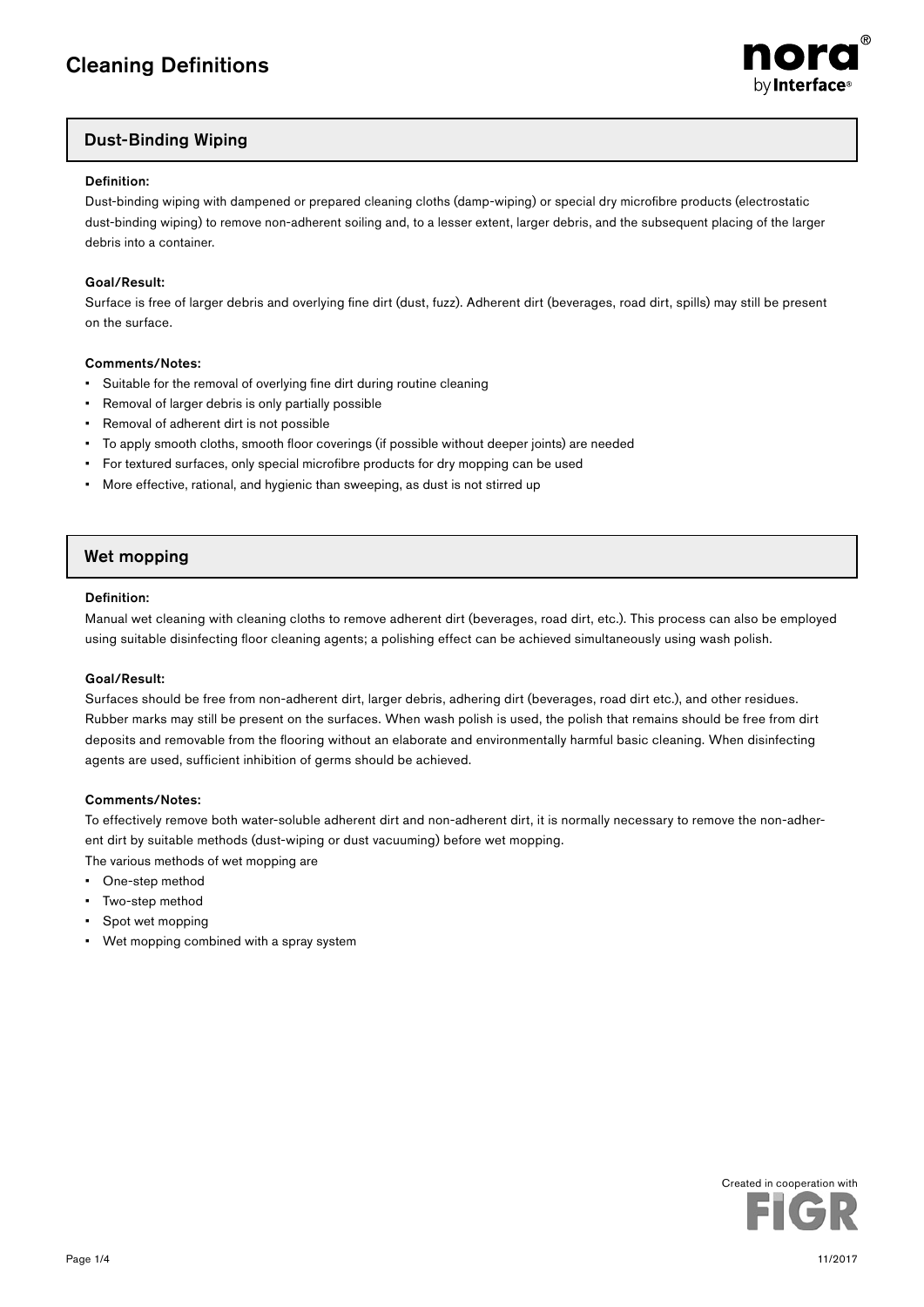

# One-step wet mopping

### Definition:

The covering is cleaned in a single operation with more or less thoroughly wrung-out cleaning cloths (mop, floor duster). The liquid remaining from this operation dries on its own. In addition to cleaning agents, polish or disinfecting agents may also be added to the mop water.

### Goal/Result:

See wet mopping.

### Comments/Notes:

Suitable only for floor coverings that are not extremely dirty or that are sensitive to damp (if the cleaning cloths have been sufficiently wrung out). To prevent an accumulation of cleaning, polishing, or disinfecting agent residues, as well as incompletely removed dirt, it is recommended to wet-mop floors twice at regular intervals (for example, every fifth mopping operation). One-step wet mopping can be carried out with a rolling bucket and press, pre-prepared (impregnated) mops, and tub with drip tray.

# Two-step wet mopping

### Definition:

The two-step method is the classic wet mopping method. During the first operation, as much cleaning fluid as is required to soften or dissolve the adherent water-soluble dirt is applied with a cleaning cloth (cloth, mop, wide floor duster, etc.). In the second work stage, the loose dirt is picked up with a thoroughly wrung-out cleaning cloth. This shortens the drying time and reduces the risk of slipping.

### Goal/Result:

See wet mopping.

### Comments/Notes:

The cleaning results are usually better than with the one-step wet mopping.

Two-step wet mopping can be carried out with a rolling bucket and press, as the "classic" two-cloth-change-method, with tub and drip tray, or with double wipers and special dosing trough.

# Spot wet mopping

### Definition:

In this method, only small portions of the entire surface are wet mopped.

### Goal/Result:

See wet mopping. Because cleaning is performed only on a point-by-point basis, the cleaning result is limited in relation to the total area.

### Comments/Notes:

This method is often advantageous where a small area must be wetted more frequently than the entire surface, for example, by wet mopping around beverage dispensers to remove stains, or in classrooms in front of the chalkboard. In addition, spot wet mopping is suitable if only adherent dirt needs to be removed point by point and dust-binding cleaning is carried out over the entire area.

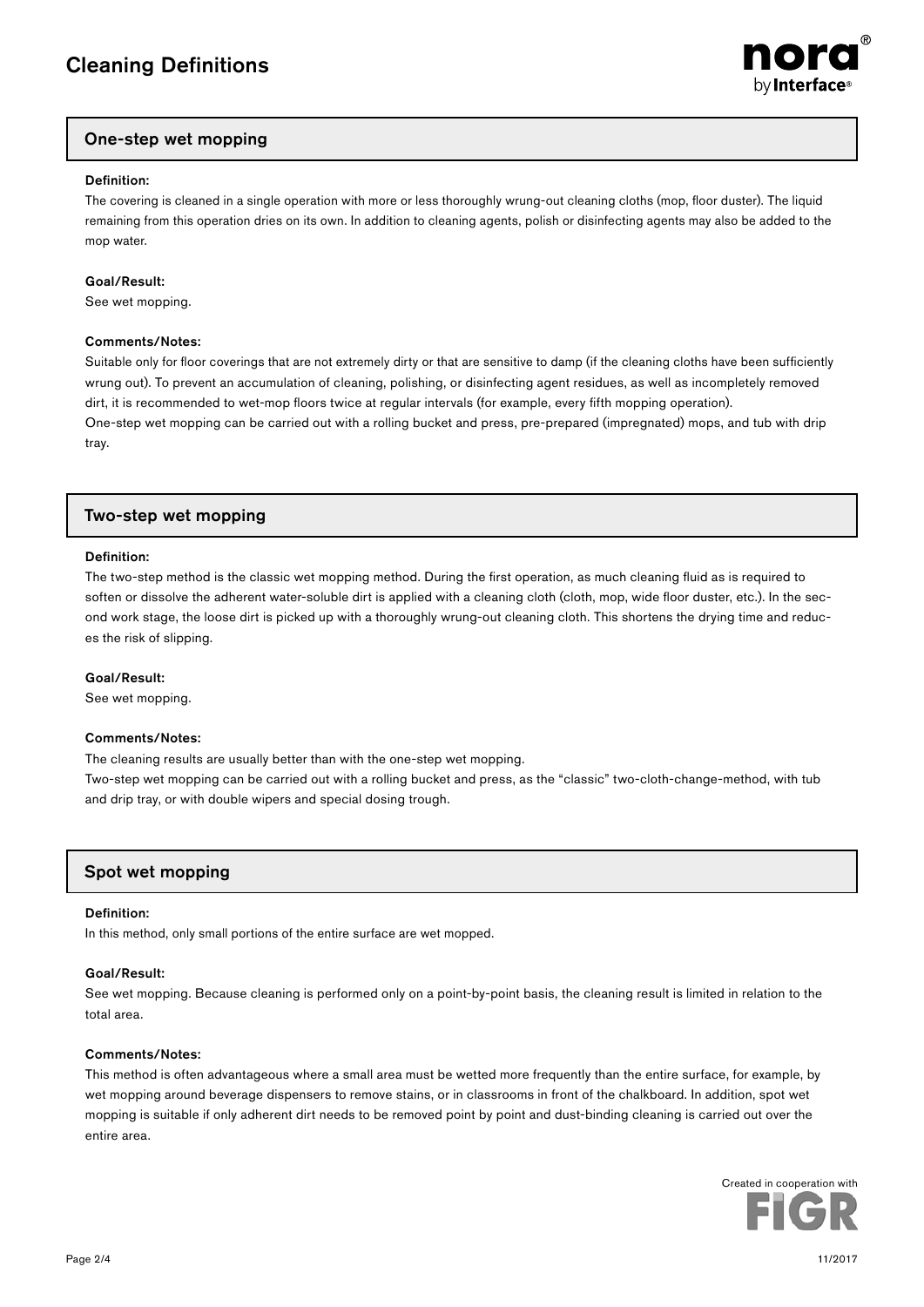

# Wet mopping combined with a spray system

### Definition:

Using a spraying device, spray a ready-to-use cleaning solution onto the cleaning cloth or directly onto the soiled floor and remove the dirt by wiping with a broad wiping device and suitable cleaning cloth.

### Goal/Result:

See wet mopping.

### Comments/Notes:

This method is suitable for floor coverings that are not extremely dirty or that are sensitive to damp. The workload is almost equal to that required for two-step wet mopping.

## Vacuum scrubbing

#### Definition:

Automatic wet floor cleaning using scrubbing machines (also referred to as automatic floor cleaning machines) with bristles or cleaning pads to remove loose fine dirt and adherent dirt. The floor is scrubbed wet and the loose dirt is removed in the same operation by wet vacuuming and transported to the dirty water tank.

#### Goal/Result:

Surfaces should be free from larger debris, overlying fine dirt (dust, fluff) and adherent dirt (beverages, road dirt) as well as streaks and spots. Heel marks may still be present on the surface.

### Comments/Notes:

Particularly suitable for larger areas with a low degree of transfer.

The rapid drying allows the flooring to be walked on after a short time. Low-foam cleaning agents are added to the clean water tank of the scrubbing machines.

# Polishing

### Definition:

Machine treatment with brushes (polishing brushes) or pads (polishing pads or special pads) on untreated floor coverings or floor coverings treated with polishing agents.

Floor cleaning machines can be equipped with a vacuum unit (polishing and simultaneous dust removal via dry vacuuming in one working cycle = vacuum polishing)

### Goal/Result:

Surfaces are free from traffic marks, heel marks, and other adherent dirt. The appearance of the protective film is uniform; depending on the nature of the polish, a special gloss is produced.

### Comments/Notes:

Walking safety must not be restricted.

Advantages of polished surfaces are, among others, increased resistance to traffic marks and treatment products, improved appearance, and extended basic cleaning intervals, which results in cost savings and reduced environmental impact.